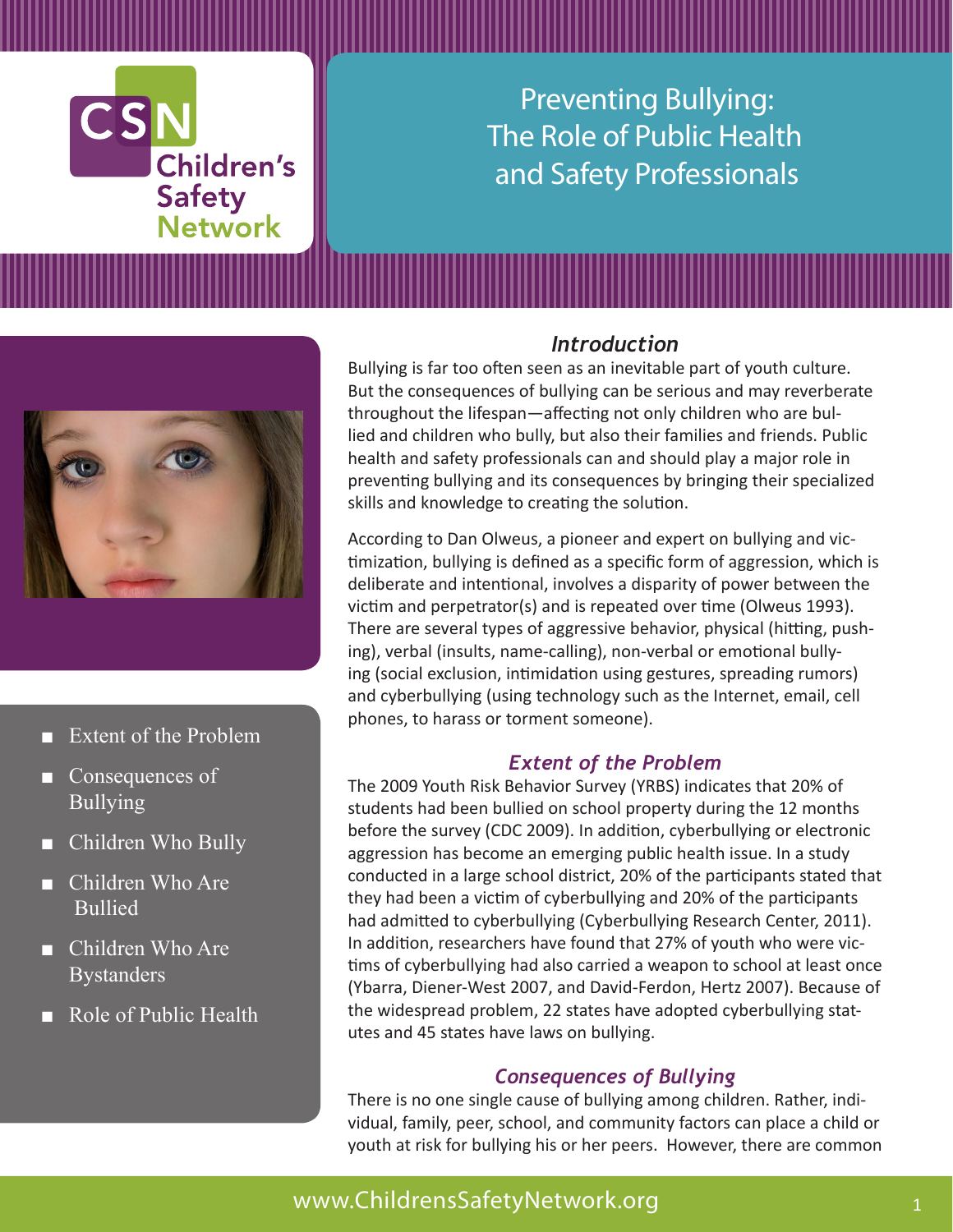

characteristics. Children who bully tend to be aggressive, quick to anger and impulsive; they lack empathy, have a need to dominate others, and have trouble following rules (HRSA 2011).

#### *Children Who Bully*

Children and youth who often bully their peers are more likely than others to get into frequent fights, be injured in a fight, vandalize or steal property, drink alcohol, smoke, be truant from school, drop out of school, and carry a weapon (Nansel 2001).

The patterns of behavior exhibited by bullies can also affect their future lives and the lives of those with whom they come into contact. Evidence indicates that children who bully often do not "outgrow" this behavior, but carry it into their adult personal, family, and work relationships—if there is no intervention. Research has shown that students (particularly boys) who bully others are especially likely to engage in other delinquent behaviors such as vandalism, shoplifting, truancy, and frequent drug use (Olweus 1999). A study has found that this behavior pattern often continues into young adulthood. About 35-40 percent of former bullies had three or more officially registered crime convictions by age 24, while this was true of only 10 percent of boys who were not bullies (Olweus 1999).

#### *Children Who Are Bullied*

Children who are bullied tend to isolate themselves, show signs of depression and a decline in school achievement. They can also develop a reluctance to participate in school or after-school activities, as well as a loss of interest in previous hobbies. In addition, they may have problems eating or sleeping and complain of physical pain, such as headaches and stomachaches (Storey and Slaby 2008). There are general characteristics of possible victims of bullying. They may be physically weaker than their peers, show signs of low self-esteem or be easily intimidated (HRSA, 2011). Youth who have a disability or because of actual or perceived sexual orientation (lesbian, gay, or bisexual) and gender expression (transgender) are also more likely to be bullied. There are also long-term effects of being a victim of bullying. Several studies have found higher rates of anxiety and eating disorders in adulthood. (Roth, Coles and Heimburg 2000). In another study, as young adults (age 23), former victims who were bullied in middle-school tended to be more depressed and had poorer self-esteem in early adulthood than those who had not been bullied (Olweus 1999).

## *Children Who Are Bystanders*

Bullying not only involves the person who bullies and the person being bullied, but it also involves the students who witness the bullying. Bystanders are those who watch bullying happen or hear about it. And depending on how bystanders respond, they can either contribute to the problem or the solution. According to the Eyes on Bullying Project, there are two types of bystanders. Hurtful bystanders are those that may instigate the bullying, laugh at the victim or cheer for the bully, or join in on the bullying once it has begun. Hurtful bystanders also include those people who passively watch the bullying and do nothing about it. Passive bystanders "provide the audience a bully craves and the silent acceptance that allows bullies to continue their hurtful behavior" (Storey and Slaby 2008). Helpful bystanders are those that directly intervene while the bullying is happening by defending the victim or discouraging the bully. Helpful bystanders also include those who get help or gather support for the victim from other peers (Storey and Slaby 2008).

Most people who witness bullying are passive bystanders. There are many different reasons they do not intervene. Many fear becoming a victim themselves, think it is none of their business, feel powerless against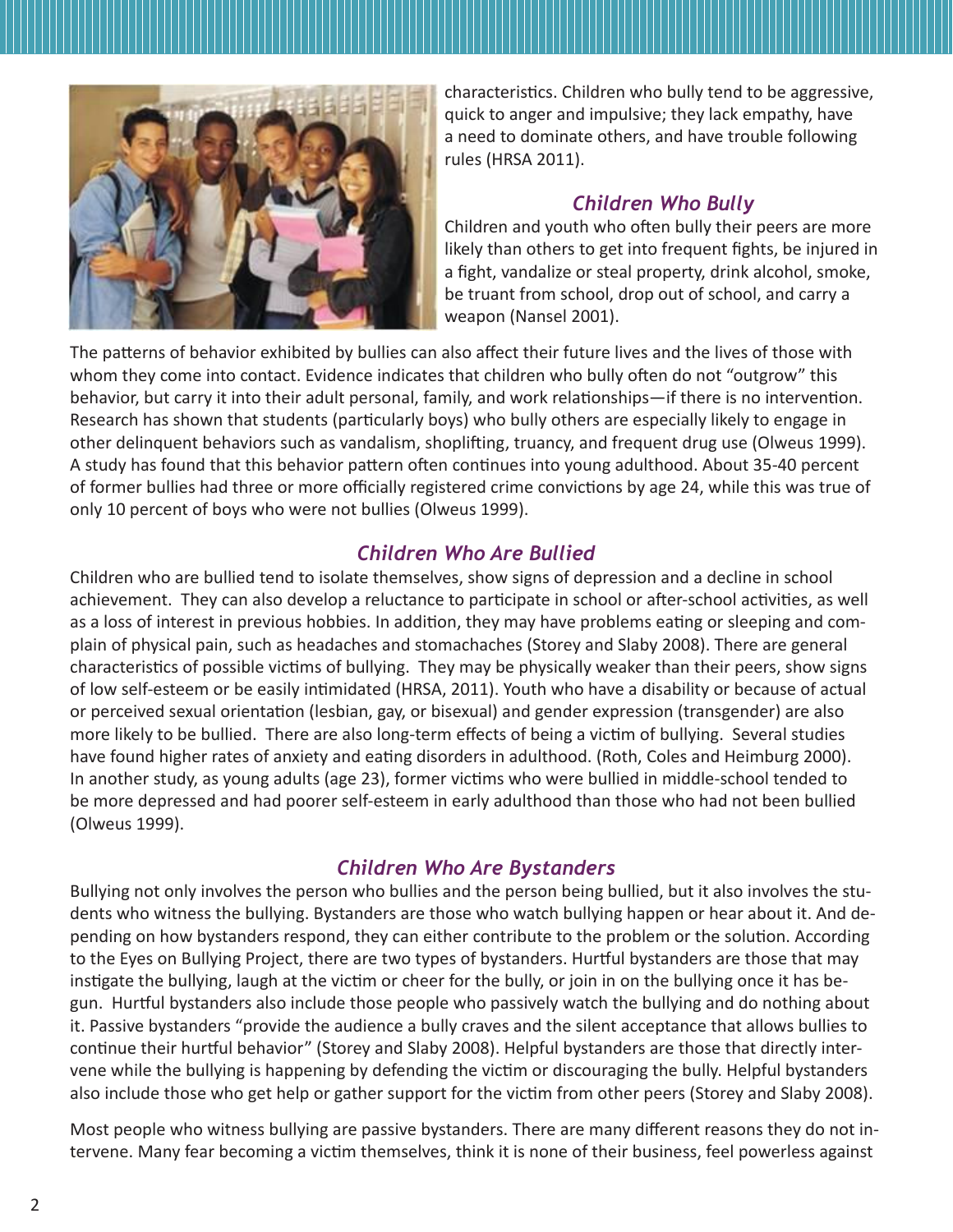the bully, or simply do not know what to do. (Storey and Slaby 2008).

#### *Role of Public Health*

One of the goals of the U.S. Department of Health and Human Services is to "promote the economic and social well-being of individuals, families and communities". This includes protecting the safety and fostering the well-being of children and youth, encouraging the development of strong, healthy, and supportive communities and addressing the needs, strengths, and abilities of vulnerable populations (DHHS accessed 2011).

Furthermore, Healthy People 2020 has included the direct objective, "reduce bullying among adolescents" (IVP-35). In addition, several other objectives under injury and violence prevention and adolescent health are linked to bullying prevention. These include, "reduce physical fighting among adolescents" (IVP-34), "Reduce weapon carrying by adolescents on school property" (IVP-36), and "increase the proportion of adolescents whose parents consider them to be safe at school" (AH-8) (Healthy People 2020 accessed 2011).

Public health departments have expertise and the ability to make a difference in preventing bullying because of their knowledge working with a broad range of people, including different state and local agencies, community groups, and families and youth themselves. As a field, public health deals with complex issues that require multipronged, sustained interventions/strategies and public health understands the need to adapt strategies over time. It also appreciates the need to select and implement evidence-informed/ promising practices and supports policy change that promotes a healthy and safe climate.

Public health programs can use the following five strategies to help prevent bullying:

- Assess relevant state law and policies related to bullying
- Develop, implement, and evaluate interventions
- Collect, analyze, and disseminate data
- Provide training and technical assistance to public health and other professionals
- Facilitate collaborations between relevant organizations and professionals

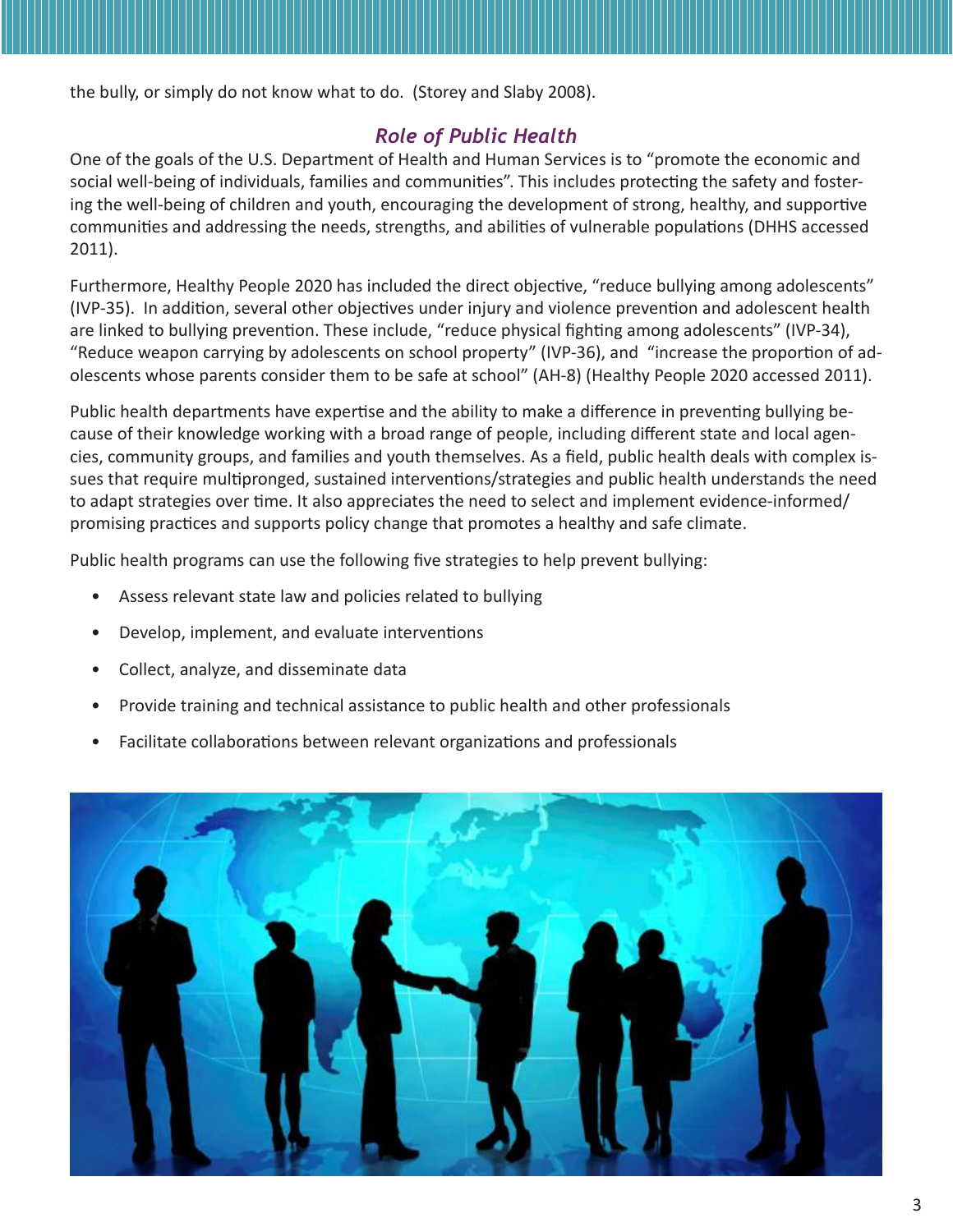#### *Assess relevant state law and policies related to bullying*

- Analyze current state bullying prevention legislation and policies and identify roles that the Department of Health (DOH) can play especially in relation to training, reporting systems, education, media, and state, and community response systems.
- Assess/examine state laws and policies which may relate to bullying prevention and can be integrated into bullying prevention such as teen dating violence prevention, school health, after-school programs, primary care, school climate, etc.
- Determine what systems and programs are already in place to enforce anti-bullying laws and policies and how DOH is involved.
- Work with the Department of Education Safe and Drug Free Schools Program and other state agencies to proactively disseminate information about evidence-based practices, model policies and other related information to key partners including policy makers, schools, families, and law enforcement.
- Help coordinate and mobilize partners to support development of bullying prevention laws and policies.
- Become an active member of a state team developing and implementing bullying prevention legislation and policies and promoting the use of a public health approach.
- Help determine which organizations and advocates could serve as effective champions for bullying prevention laws and policies.



### *Develop, implement, and evaluate interventions*

- Integrate bullying prevention into MCH and other DOH supported programs and initiatives including children with special health care needs, school health and safety, schoolbased health clinics, primary care visits, adolescent health, teen dating violence, gang involvement prevention and community– based child and adolescent programs.
- Develop an MCH Block Grant state performance measure on bullying prevention and include bullying prevention in the state injury prevention plan.
- Work with the medical community to include bullying prevention as part of anticipatory guidance.
- Provide health and human service providers, including medical providers, with resources necessary for appropriate responses for the victim, bystander, and bully when bullying is identified as a problem.
- Work with Child Death Review (CDR) teams to assure bullying is considered when reviewing child and adolescent deaths and to identify prevention strategies.
- Develop and conduct public education campaigns that teach families/parents, community and children/adolescents about bullying prevention, and what their role is in prevention.
- Identify evidence-based and promising practices and work with internal and external programs to implement them.

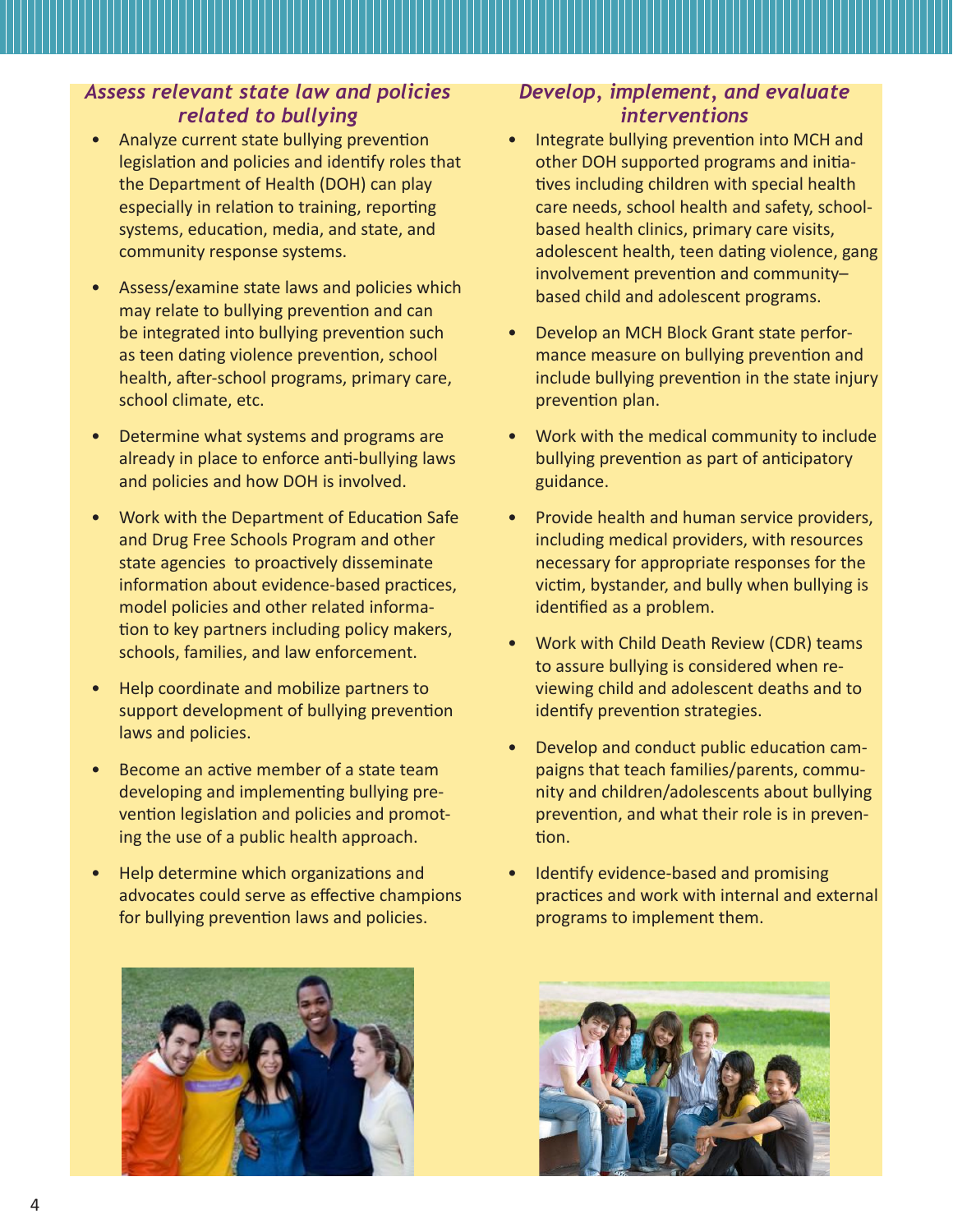#### *Collect, analyze, and disseminate data*

- Work with epidemiologists to develop strategies for the surveillance of bullying including assessment of "school and community climate." Encourage them to provide input on surveys or data collection methods in cases of bullying incidents, which can help schools understand the causes and consequences of bullying and inform prevention strategies.
- Work with Department of Education, school health and safety professionals, and community providers to improve data collection.
- Help coordinate data sources to promote sharing to allow for a comprehensive understanding of the problem and facilitate development of appropriate interventions/ strategies to address bullying.
- Conduct an environmental scan to understand current DOH involvement and determine its future role in bullying prevention.

#### *Provide technical assistance on the evaluation of selected interventions.*

- Provide training and technical assistance for public health and safety and other education professionals.
- Work with policy makers, families and others to educate them about bullying prevention.
- Train public health nurses, school health nurses, MCH practitioners, pediatric health providers, and other service providers to identify bullying and respond using appropriate interventions.
- Provide technical assistance and training to community providers including law enforcement, PTA, teachers, human service providers, after-school providers, families, and sports/recreation programs on recognizing and intervening using evidence-based and promising practices.
- Encourage schools of nursing, social work, medicine, and education to include bullying identification, intervention, and prevention in their curricula.

## *Facilitate collaborations between relevant organizations and professionals*

- Participate on state/local task forces and advisory committees related to bullying prevention.
- Partner with schools to become part of the solution by offering ideas to promote social environment change, to understand the role of the bystander, to encourage staff to serve as role models, and to get youth involved as part of the solution (become mentors to younger students, suggest policy changes, become active bystanders, report to adults when bullying behavior is observed).
- Develop and maintain a relationship with the State Department of Education and other state agencies involved in bullying prevention such as agencies responsible for mental health, child care, and after-school programs.
- Create partnerships with private companies (health insurance companies, corporations who support violence prevention, etc).
- Co-sponsor trainings and education for communities, families, and others.
- Work with local public health to develop comprehensive plans at the local level to address bullying.
- Work with state professional entities such as the state chapter of the American Academy of Pediatrics, school psychologists, schoolbased health centers, school nurses, etc.
- Convene players at the state and local level to facilitate training and education.
- Partner in creating, implementing, and enforcimg of school policies.

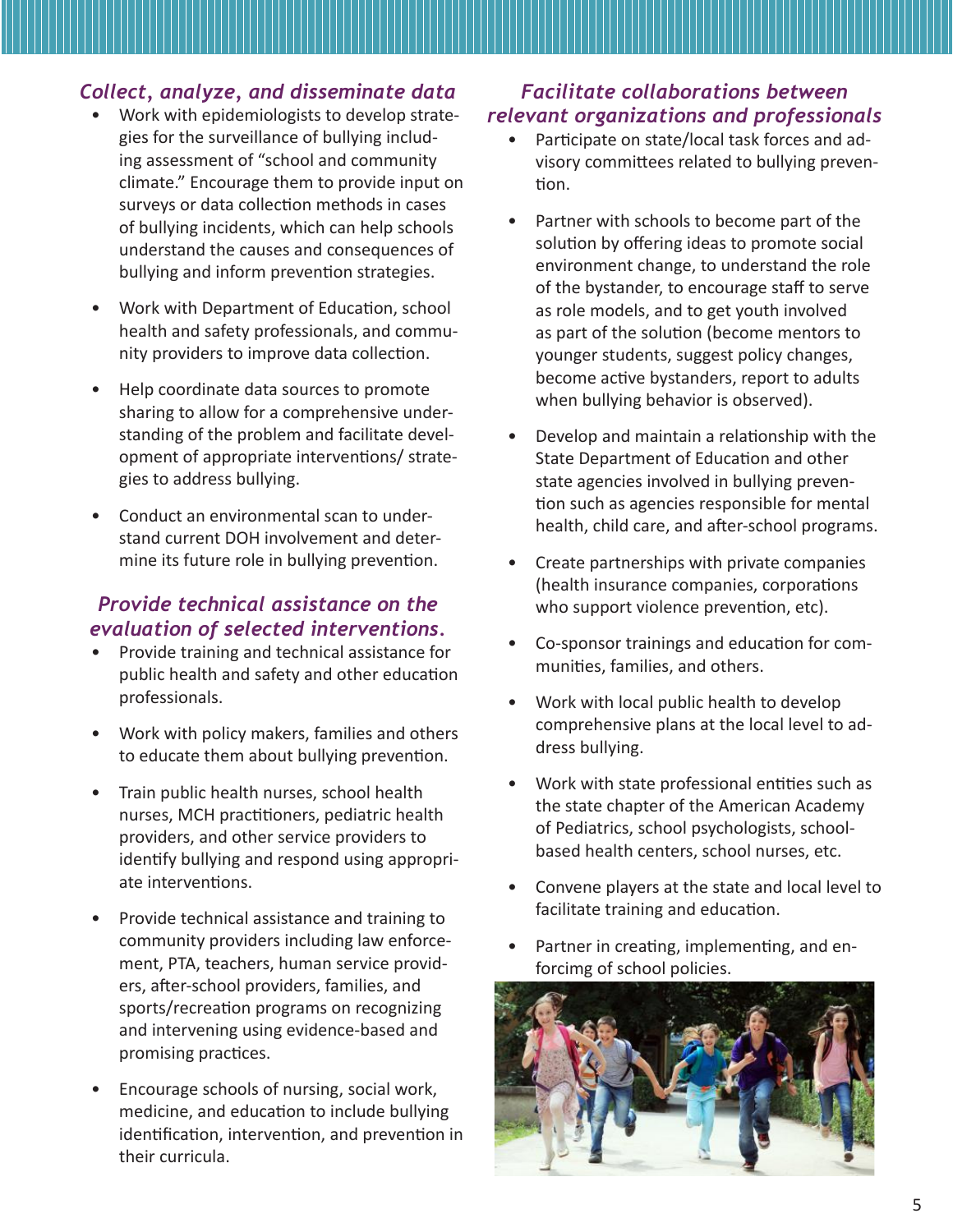#### *Resources*

**• Center for the Study and Prevention of Violence at the University of Colorado** (http://www.colorado.edu/cspv/index.html)

The Center offers a wealth of resources on bullying prevention. It also features the work of Dan Olweus, a Norwegian researcher at the forefront of bullying prevention research.

- **• Children's Safety Network, Topic Page on Bullying Prevention:** (http://www.childrenssafetynetwork. org/topics/showtopic.asp?pkTopicID=15) CSN offers publications, webinars, presentations and examples of what states are doing to combat bullying.
- **• Eyes on Bullying** (http://www.eyesonbullying.org/aboutus.html) Offers a multimedia program to prepare parents and caregivers to prevent bullying in children's lives. Features the Eyes on Bullying Toolkit with insights, strategies, skills-building activities, and resources. Designed especially for adults to use with children and youth in homes, child care centers, afterschool and youth programs, and camps.
- **• GLSEN: Anti-Bullying Resources** (http://www.glsen.org/cgi-bin/iowa/all/antibullying/index.html) The Gay, Lesbian and Straight Education Network (GLSEN) provides resources and support for schools to implement effective and age-appropriate anti-bullying programs to improve school climate for all students.
- **• National Violence Prevention Youth Resource Center** (http://www.safeyouth.org/) Provides information and links to resources on bullying and violence prevention for parents, teenagers, schools, and afterschool programs.
- *• PACER National Center for Bullying Prevention* (http://www.pacer.org/bullying/bpaw/index.asp) Provides resources for adults about bullying, with a special focus on children with disabilities. Includes information on Bullying Prevention Awareness Week and an animated site for elementary school students.

**• StopBullying.gov** (http://www.stopbullying.gov/)

Provides information from various government agencies on how kids, teens, young adults, parents, educators and others in the community can prevent or stop bullying. StopBullying.gov is an official U.S. Government Web site managed by the Department of Health & Human Services in partnership with the Department of Education and Department of Justice.

Contact CSN for technical assistance in the implementation of these recommendations.

http://www.childrenssafetynetwork.org

csn@edc.org

(617) 618-2918